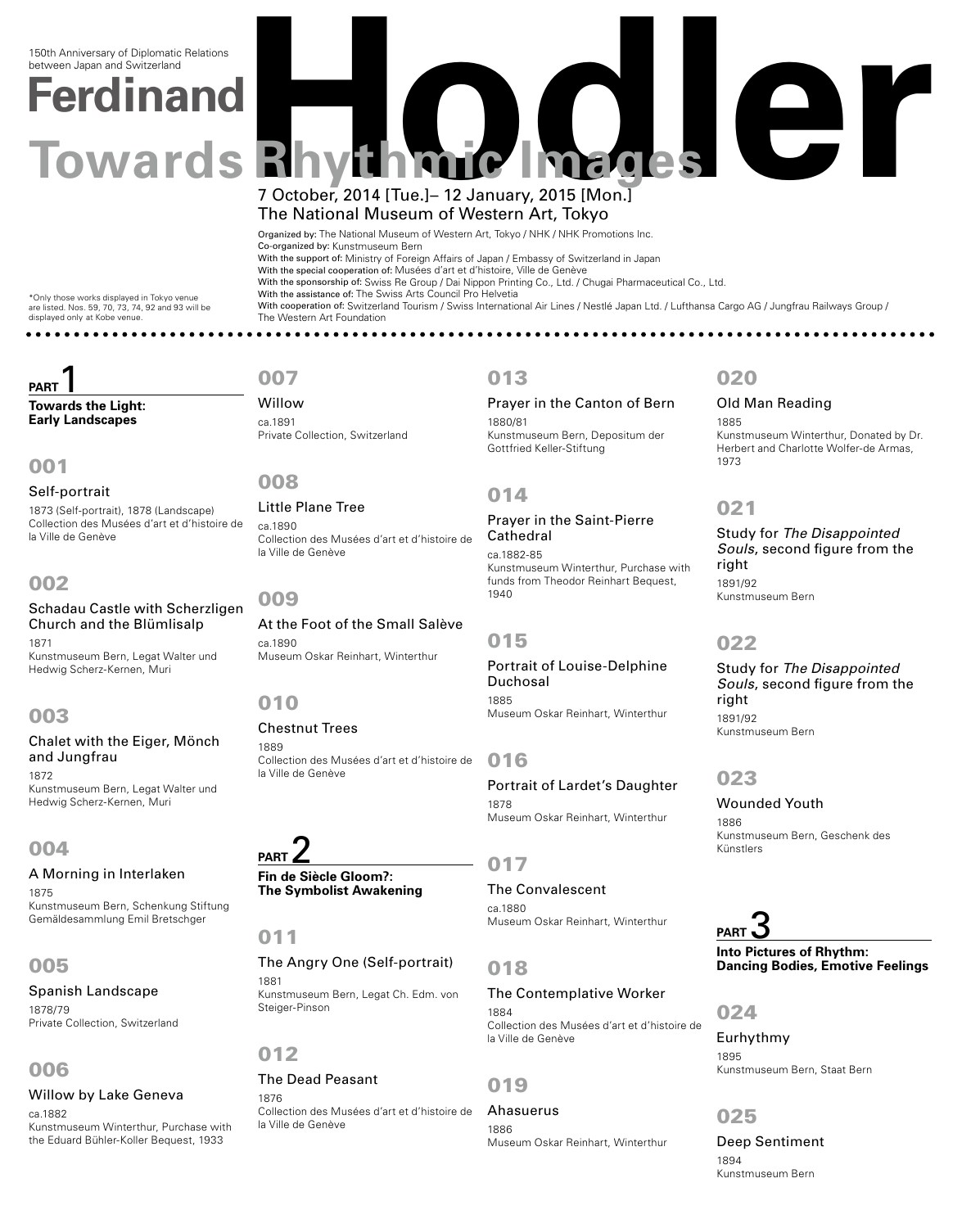## 026

Two Standing Female Figures, Study for *Feminine Eurhythmy* 1895-96

Collection des Musées d'art et d'histoire de la Ville de Genève, Cabinet d'arts graphiques, Legs Hector Hodler

#### 027

Emotion III 1905 Kunstsammlung des Kantons Bern

#### 028

The Day III ca.1900/10

Kunstmuseum Luzern, Depositum der Bernhard Eglin-Stitung

#### 029

Four Male Figures, Composition Sketch for *The Day* 1880/90s Kunstmuseum Bern

## 030

Three Female Figures, Composition Study for *The Day* 1898/99 Kunstmuseum Bern, Schenkung Herr Cisic, Belgrad

# 031

Four Female Figures, Composition Study for *The Day* 1898/99 Kunstmuseum Bern, Schenkung Herr Cisic, Belgrad

### 032

Study for *The Day* 1899-1900 Coninx-Stiftung, Zürich

#### 033

Composition Study for *The Day* 1899 Coninx-Stiftung, Zürich

### 034

#### Admiration ca.1903 Kunstmuseum Bern, Geschenk Hanni Kaiser-Kissling, Bern

# 035

Spring III ca.1907-10 Private Collection, Switzerland

#### 036

Silence of the Evening ca.1904-05 Kunstmuseum Winterthur, Purchased with a federal contribution, 1908

# 037

Song from Afar III 1906-07 Collection des Musées d'art et d'histoire de la Ville de Genève, dépôt du Fonds cantonal d'art contemporain, Genève

## 038

Striding Woman ca.1910 Private Collection, Switzerland

### 039

Cheerful Woman ca.1910 Kunstmuseum Bern, Leihgabe

# 040

Study for *Cheerful Woman*, Three Figures ca.1909 Kunstmuseum Bern, Legat Hector Hodler

#### 041

#### Woman in Ecstasy

1911 Collection des Musées d'art et d'histoire de la Ville de Genève

#### 042

Figure Study for *Cheerful Woman* 1910/11 Kunstmuseum Bern, Legat Hector Hodler

# **PART** 4

**Phantasmagorical Alps: Abstract Landscapes**

#### 043

#### Lake Geneva with the Jura (Landscape Rhythm of Forms) ca.1908

Aargauer Kunsthaus Aarau, Legat / Bequest Kurt Lindt

### 044

Lake Geneva, Seen from Chexbres ca.1905 Collection des Musées d'art et d'histoire de la Ville de Genève

# 045

Lake Thun with the Niesen 1910 Private Collection, Switzerland

# 046

Landscape near Champéry 1912/16 Museum Oskar Reinhart, Winterthur

# 047

The Dents Blanches near Champéry 1916 Museum Oskar Reinhart, Winterthur

# 048

The Mönch with Clouds 1911 Private Collection, Switzerland

### 049

The Jungfrau Massif from Mürren 1911 Museum Oskar Reinhart, Winterthur

# 050

The Jungfrau Massif from Mürren 1911 Kunstmuseum Bern, Depositum der Gottfried Keller-Stiftung

# 051

The Jungfrau Massif from Mürren 1914 Collection des Musées d'art et d'histoire de la Ville de Genève

# 052

Lake Thun with Stockhorn Mountain Range 1910 Coninx-Stiftung, Zürich

#### 053

Lake Thun with Stockhorn Mountain Range in the Evening 1910 Private Collection, Switzerland

# 054

Lake Thun with Stockhorn Mountain Range in Winter 1912

Kunstmuseum Bern, Legat Mme Hector Hodler, Genf

# 055

Lake Thun with Stockhorn Mountain Range in Winter 1912/13 UBS Art Collection

### 056

Lake Thun with Stockhorn Mountain Range in Clouds ca.1912 Private Collection, Switzerland

## 057

#### Mountain Stream at Champéry 1916 Kunstmuseum Winterthur, Donated by the Canton of Zurich, 1988

### 058

Mountain Stream at Champéry 1916

Collection des Musées d'art et d'histoire de la Ville de Genève

# PART **5 The Rhythmic Space: Murals**

# 060

Composition Study for *The Retreat from Marignano*, the Middle Panel 1897/98

Kunstmuseum Bern, Legat Hector Hodler

#### 061

Composition Study for *The Retreat from Marignano*, The Middle Panel 1897/98 Kunstmuseum Bern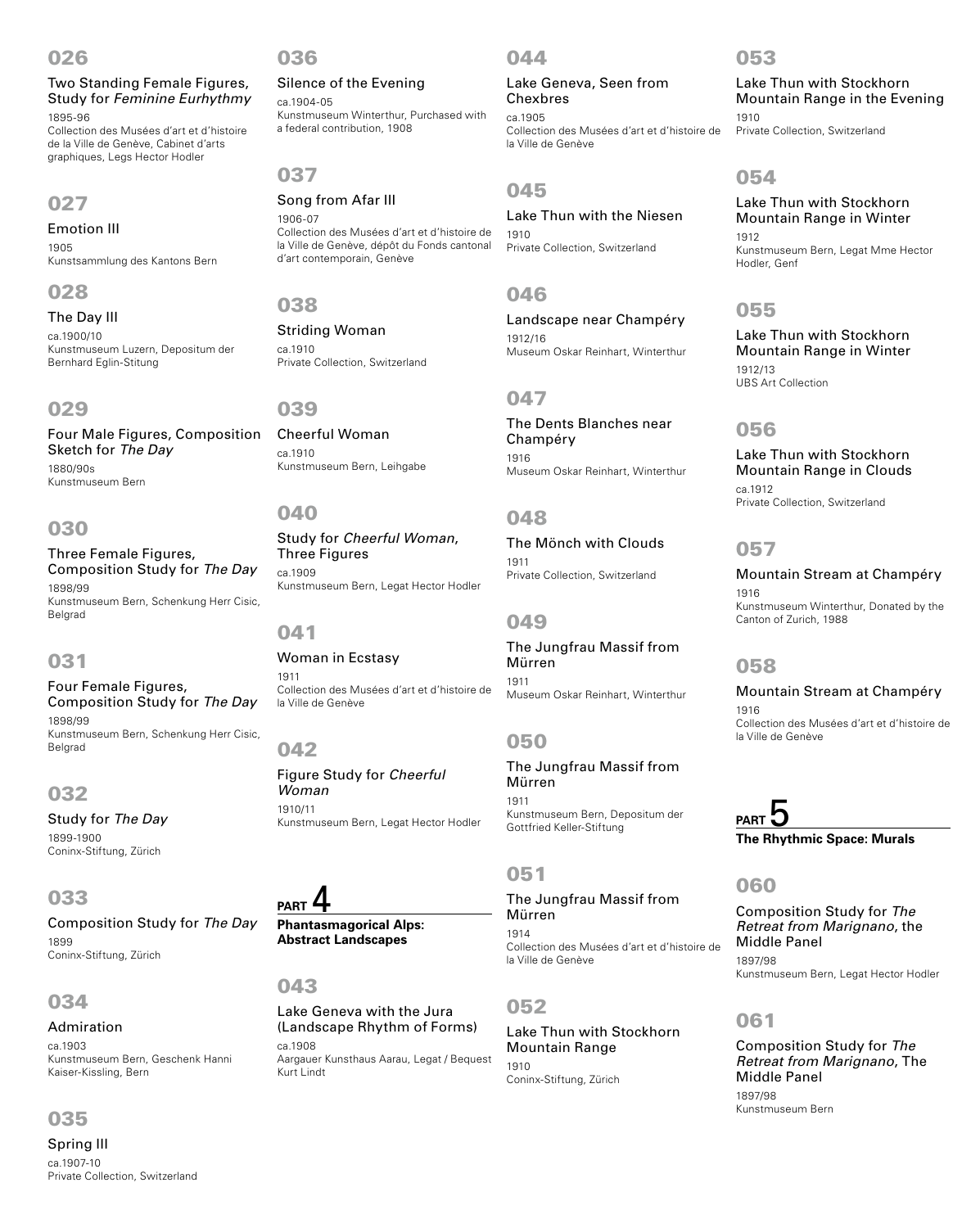## 062

#### Figure of Halberdier for *The Retreat from Marignano*

Collection des Musées d'art et d'histoire de la Ville de Genève, Cabinet d'arts graphiques

# 063

#### Study for *The Departure of Jena Students for the War of Liberation* 1907-08

Collection des Musées d'art et d'histoire de la Ville de Genève, Cabinet d'arts graphiques

# 064

#### The Departure of Jena Students for the War of Liberation 1907-08

Collection des Musées d'art et d'histoire de la Ville de Genève

# 065

#### Figure Study for *Unanimity*

1911-12 Collection des Musées d'art et d'histoire de la Ville de Genève, Cabinet d'arts graphiques, Dépôt de la Fondation Jean-Louis Prevost

# 066

#### Study for *Unanimity* 1913 Private Collection, Switzerland

# 067

Unanimity 1912 Coninx-Stiftung, Zürich

# 068

# Composition Study for *Unanimity*

1912-13 Collection des Musées d'art et d'histoire de la Ville de Genève

# 069

#### First Study for *The Battle at Murten* 1915 Collection des Musées d'art et d'histoire de la Ville de Genève

### 071

Composition Study for *The Battle at Murten, combined with running horses in the upper part of the painting* ca.1916

Kunstmuseum Bern, Nachlass C. A. Loosli

## 072

#### Composition Study for *The Battle at Murten*, the Middle Panel ca.1917

Collection des Musées d'art et d'histoire de la Ville de Genève, Cabinet d'arts graphiques, Legs Emilie Hodler-Ruch et Hector Hodler

# 075

#### Study for *The Battle at Murten*, Soldier Raising a Halberd 1915-17 Collection des Musées d'art et d'histoire de la Ville de Genève, Cabinet d'arts graphiques, Legs Hector Hodler

## 076

#### The Wood Cutter 1910 Kunstsammlung der Mobiliar, Bern

### 077

The Mower ca.1910 Kunstmuseum Bern, Dauerleihgabe

# **PART** 6

**View into Infinity: The Dream of Endless Rhythm**

#### 078

Figure Study for *View into Infinity* 1913-15 Collection des Musées d'art et d'histoire de la Ville de Genève

# 079

Figure Study for *View into Infinity* 1915 UBS Art Collection

# 080

Figure Study for *View into Infinity* (1) ca.1917 Kunstsammlung des Kantons Bern

# 081

Figure Study for *View into Infinity* ca.1913 Private Collection, Switzerland

# 082

Figure Study for *View into Infinity* (2) ca.1917 Kunstsammlung des Kantons Bern

# 083

Figure Study for *View into Infinity* 1911/13 Kunstmuseum Bern, Legat Hector Hodler

### 084

Figure Study for *View into Infinity* 1910/13 Kunstmuseum Bern, Legat Hector Hodler

# 085

Figure Study for *View into Infinity* 1910/13 Kunstmuseum Bern, Legat Hector Hodler

# 086

#### Composition Study for *View into Infinity*, Five Figures

ca.1914 Collection des Musées d'art et d'histoire de la Ville de Genève, Cabinet d'arts graphiques

### 087

Study for *View into Infinity* 1914 Kunstmuseum Bern, Legat Margaretha und Hans Zaugg-Herzig

# 088

Figure Study for *View into Infinity*, Standing Naked Female Figure and Standing Clothed Female Figure

1913-16 Collection des Musées d'art et d'histoire de la Ville de Genève, Cabinet d'arts graphiques, Legs Hector Hodler

# 089

Figure Study for *View into Infinity* 1916

# 090

#### Hand and Foot, Study for *View into Infinity* 1913-16

Collection des Musées d'art et d'histoire de la Ville de Genève, Cabinet d'arts graphiques, Legs Hector Hodler

# 091

#### Two Female Figures in Movement, Study for *Floraison*

ca.1917 Collection des Musées d'art et d'histoire de la Ville de Genève, Cabinet d'arts graphiques, Legs Emilie Hodler-Ruch et Hector Hodler

# **PART** 7 **The End: His Final Works**

#### 094

Self-portrait with Roses 1914 Museum zu Allerheiligen Schaffhausen

# 095

Portrait of Valentine Godé-Darel (La Parisienne II) 1909 Kunstmuseum Bern, Leihgabe aus Privatbesitz

# 096

# Sketches with Valentine Godé-Darel and Paulette in the Cradle 1913

Kunstmuseum Bern, Geschenk der Einwohner-Ersparniskasse für den Amtsbezirk Bern

# 097

Portrait Study of *Valentine Godé-Darel and Paulette*, in Profile 1914 Kunstmuseum Bern

# 098

#### Head Study of the *Sick Valentine Godé-Darel*, Left Profile

23 December, 1914 Kunstmuseum Bern, Legat Mme. Hector Hodler

Mr. Kiyoshi Wako